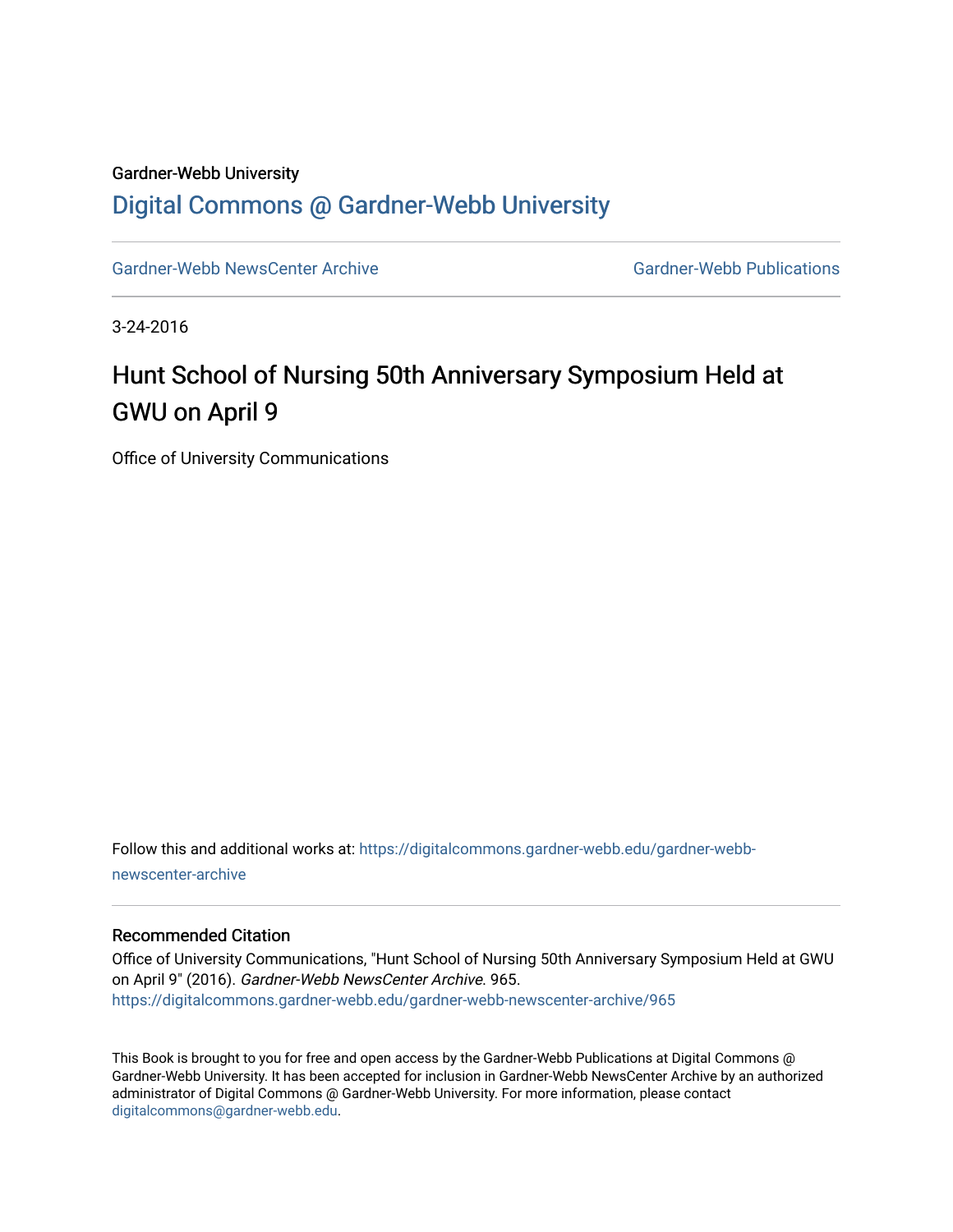## **Hunt School of Nursing 50th Anniversary Symposium Held at GWU on April 9**

**webpublish.gardner-webb.edu**[/newscenter/hunt-school-of-nursing-plans-50th-anniversary-symposium-at-gwu-on](https://webpublish.gardner-webb.edu/newscenter/hunt-school-of-nursing-plans-50th-anniversary-symposium-at-gwu-on-april-9/)april-9/

Office of University **Communications** 

March 24, 2016

*Internationally-Known Nurse Theorist Dr. Jean Watson Served as Keynote Speaker*

BOILING SPRINGS, N.C. – The Gardner-Webb University Hunt School of Nursing hosted a 50th Anniversary Celebration and Symposium titled "Caring Science: Framework for Transformation of Self/System." The event—sponsored by Charlotte Area Health Education Center—was held Saturday, April 9 from 10 a.m. to 2 p.m., and featured renowned nurse educator and theorist Dr. Jean Watson as keynote speaker.

"Dr. Watson is an expert in the field of caring science, which is the idea that nursing is not just about the physical, but also about the spiritual, emotional, and all other aspects of being human," explained Dr. Quanza Mooring, assistant professor of nursing at GWU. "Her theory of caring science has really changed the way we practice nursing and it has absolutely influenced the way we care for our patients."

Watson is the author of numerous texts, including "Nursing: The Philosophy and Science of Caring." She developed the Theory of Human Caring, which has been incorporated into education and patient care at hundreds of nursing schools and healthcare facilities around the world. She is a distinguished professor and dean emerita of nursing at the University of Colorado College of Nursing Anschutz Medical Center campus (Denver, Colo.), and she founded the Watson Caring Science Institute (Boulder, Colo.) in 2008.

In addition to Watson's keynote presentation, which was held in GWU's Tucker Student Center, the symposium also showcased nursing research presentations in the new GWU College of Health Science building, located at 315 W. College Avenue in Boiling Springs.

"Our College of Health Sciences building has such great resources for our students," Mooring shared. "We have new labs that feature simulation patients so nursing students can go in and get the experience they need and make the mistakes with the mannequins, not with actual patients. By the time they are in clinical rotations, they are confident in their abilities because they have already had a lot of hands-on practice."

Since its establishment in 1965, the nursing school at GWU has awarded nearly 3,500 degrees from the associate's degree to the doctorate level. "We have Gardner-Webb graduates in leadership